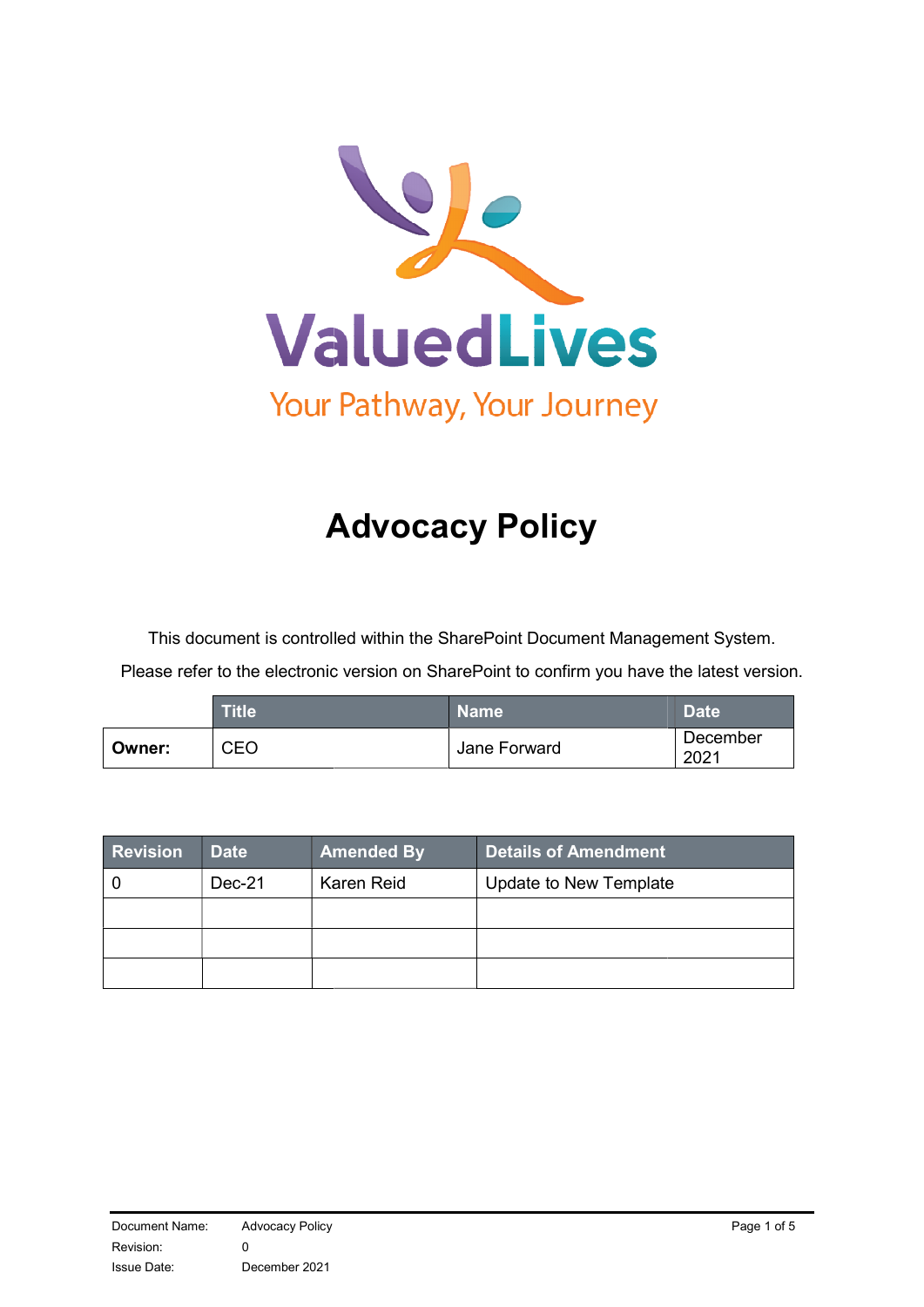## **TABLE OF CONTENTS**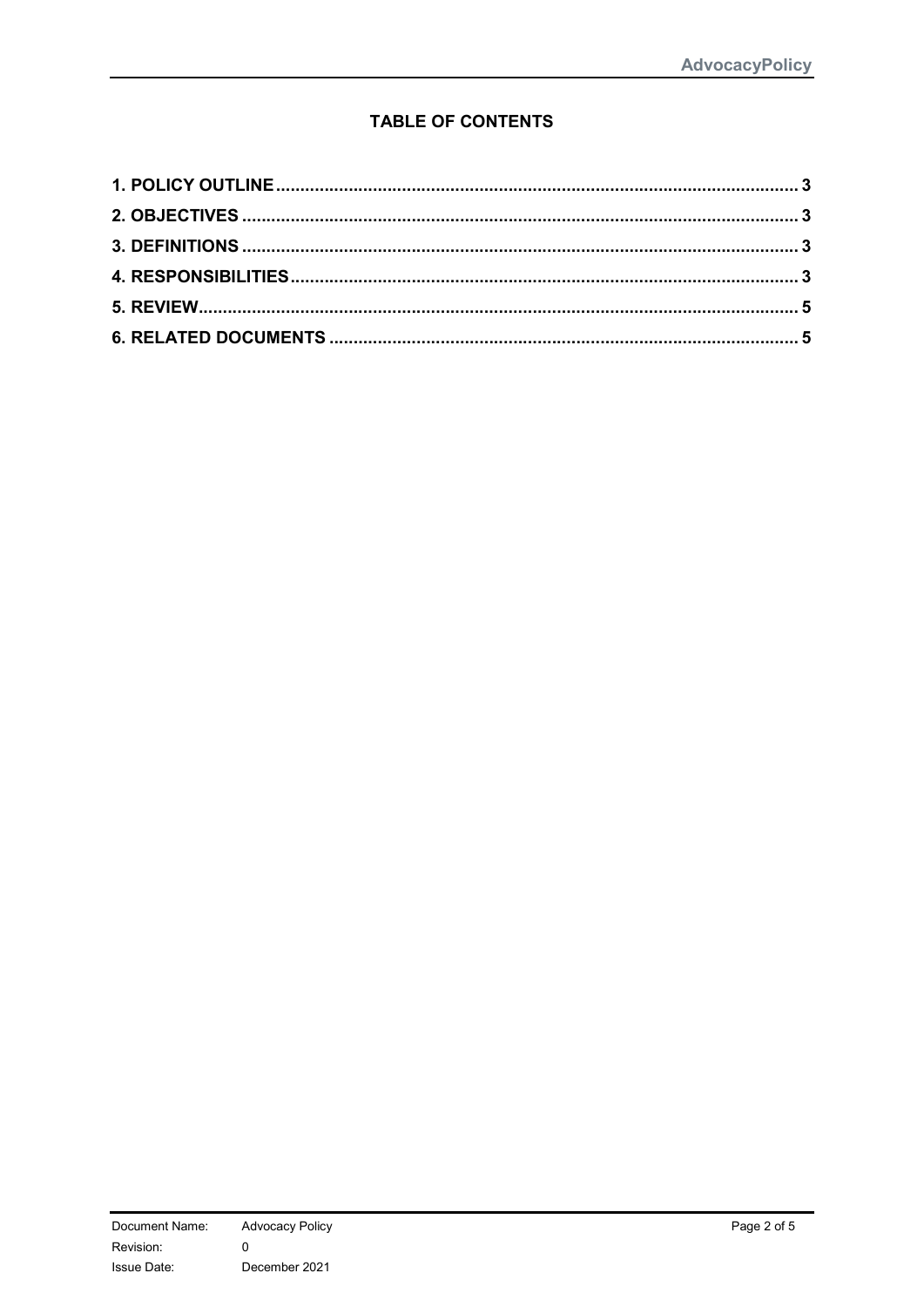## 1. Policy Outline

This policy outlines Valued Lives Foundation's (Valued Lives) commitment to the principles of respecting and protecting the legal and human rights of individuals and families and their right to access supports and services to achieve their goals.

Valued Lives is also committed to providing individuals and/or their family member/representative with access to advocacy and support, when requested.

## 2. Objectives

Valued Lives supports the right of individuals and/or their family member/representative to engage an advocate of their choice to negotiate on their behalf, where requested. This may be in relation to supports and services provided, reviews, assessments undertaken, complaints or any other communication between the individual and/or their family member/representative and Valued Lives.

Valued Lives will work co-operatively with the nominated advocateand treat them with respect. Valued Lives respects the individual's right to change their advocate or change their mind about having an advocate involved.

Valued Lives understands that the right of individuals to informal and formal advocacy, including their family member/representative, is linked to the Universal Declaration of Human Rights.Valued Lives promotes and embraces this human rights philosophy.

## 3. Definitions

Advocacy is a process that supports an individual's voice, including but not limited to:

- Promoting and protecting legal and human rights
- Empowering disadvantaged individuals and groups
- Increasing an individual's control over supports and services
- Being responsive to, and emphasising, an individual's needs and wishes
- Challenging stereotypes and stigma
- Overcoming barriers that restrict opportunities
- Supporting an appropriate societal and service delivery response to individuals/families; and
- Supporting the individual's/family's quality of life.

An advocate is a person nominated by the individual and/or their family member/representative to promote their rights and communicate his or her views and preferences. An advocate may attend meetings with the individual and/or their family member/representative and help them raise issues or complaints/concerns. The advocate takes direction from the individual and/or their family member/representative and does not override their choices or decisions.

## 4. Responsibilities

#### Supporting advocacy

Valued Liveswill ensure: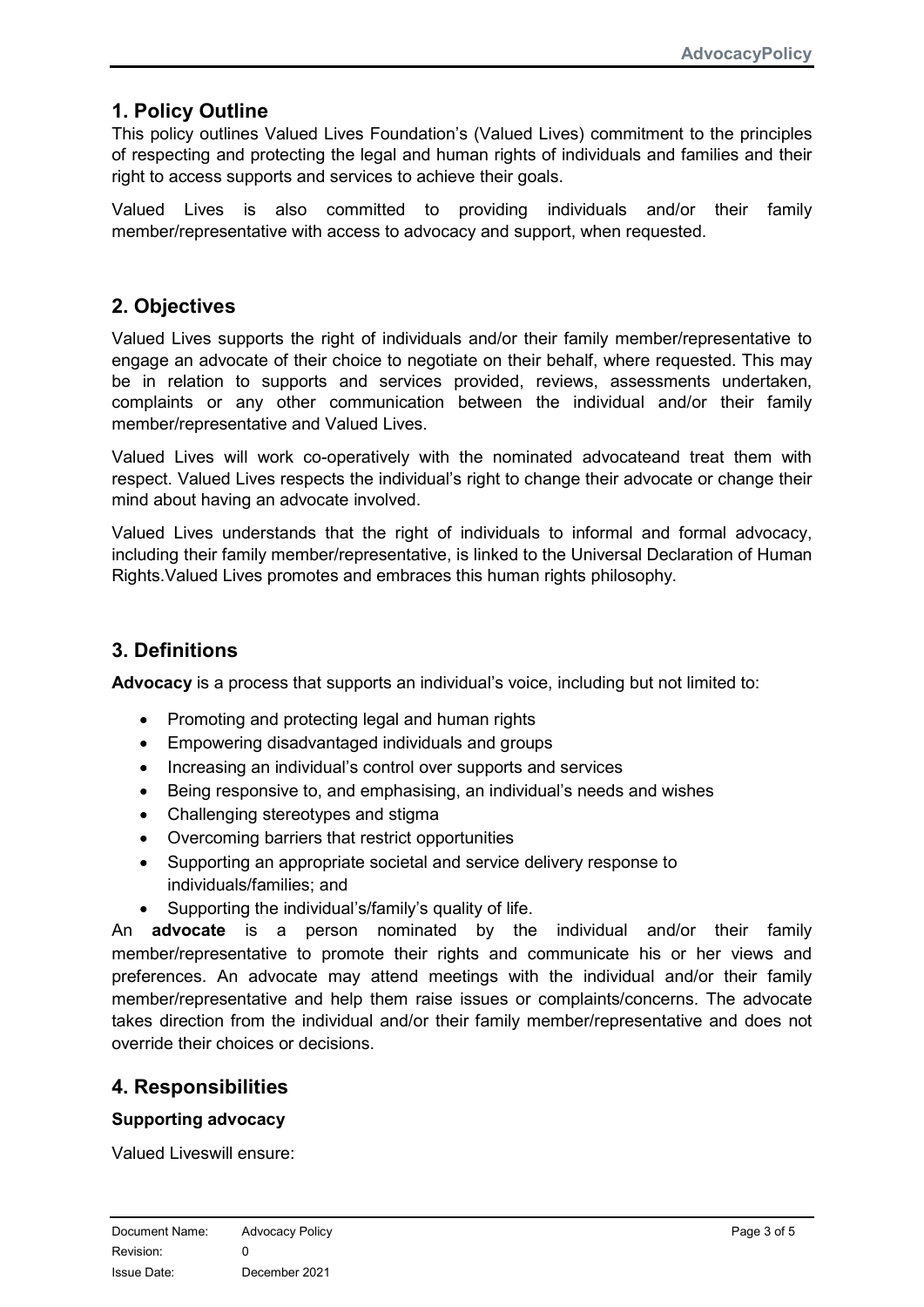- all staff understand the advocacy process and how to work collaboratively with an advocate chosen by the individual and/or their family member/representative
- current information on advocacy, including processes and services, will be made available to individuals and/or their family member/representative, as required
- the individual is referred to an advocacy service, when requested
- advocacy resources are maintained and current.

#### Providing individuals with information

Valued Lives will ensure individuals and/or their family member/representative are informed (including verbally and/or in writing) about their right to engage an advocate and the role of an advocate when:

- the individual commences accessing supports and services
- Valued Lives declines to provide supports and services
- the individual and/or their family member/representative wants to make a complaint about the supports and services
- a Valued Lives employee believes an advocate may be beneficial.

#### Working with advocates (when an individual has nominated an advocate)

Where an individual and/or their family member/representative has nominated an advocate, Valued Lives will:

- ensure the advocate knows they have been nominated as an advocate and agrees to this
- record the advocates details in the individual's personal record
- ensure specific communication issues or protocols used with the individual's advocate are discussed and documented
- ensure information about the individual is not disclosed to the advocate unless the individual or their family member/representative has provided their permission to do so
- ascertain the areas or life domains in which the individual requests the advocate to be involved with and will respect their wishes
- ensure the individual is aware of their advocacy rights including the right to have an advocate present for meetings, reviews, assessments, complaints and communication between themselves and Valued Lives
- ensure the nominated advocate is present at meetings
- communicate and work co-operatively with the advocate
- ensure the individual knows they have the right to change their advocate at any time and will document any changes
- request proof of authority if an authorised representative is acting on behalf of an individual.